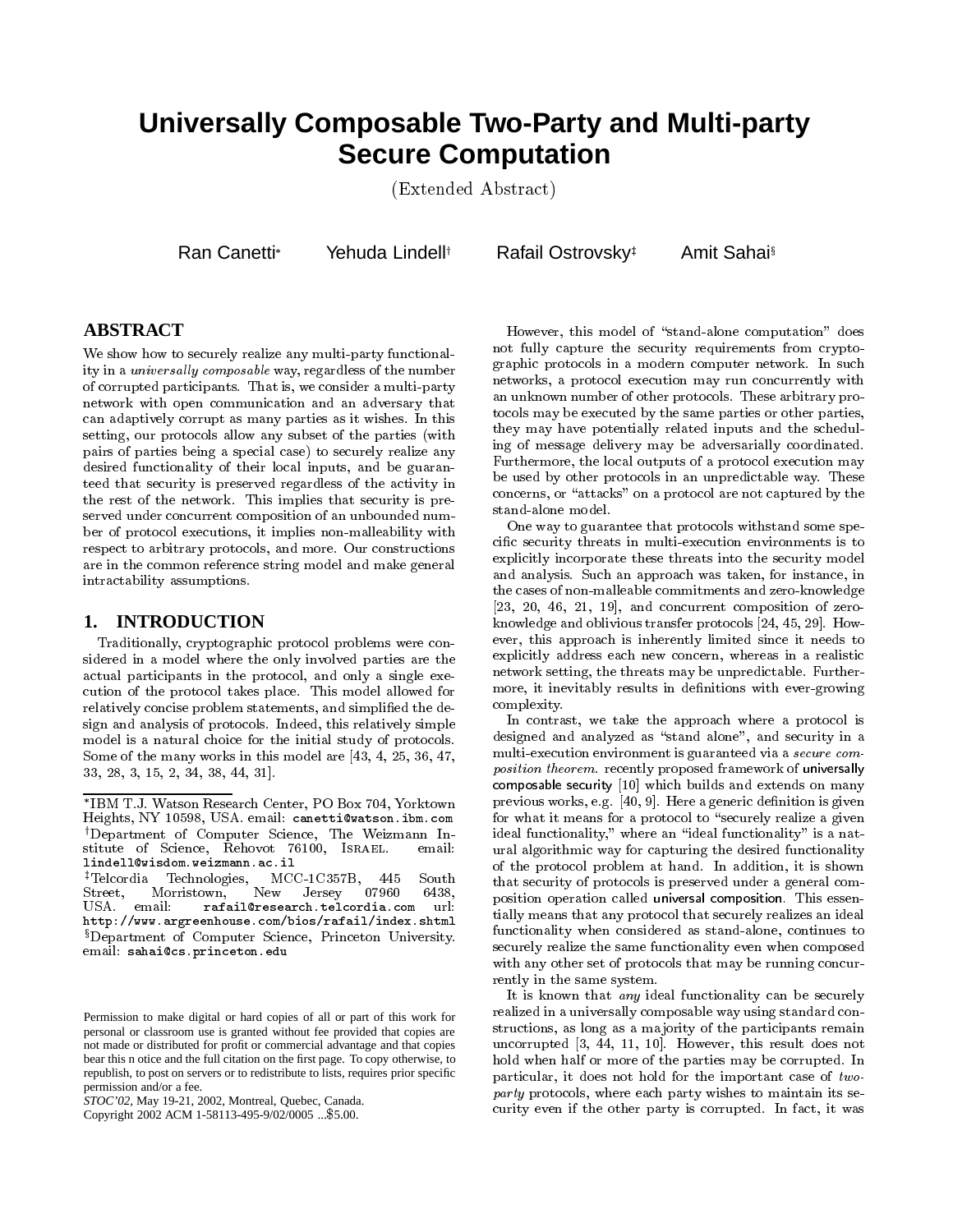shown in [12, 10] that a number of basic two-party functionalities (such as commitment, zero-knowledge, and common coin-tossing) cannot be securely realized in this framework by two-party protocols. Nonetheless, protocols that securely realize the commitment and zero-knowledge functionalities in the common reference string (CRS) model were shown in [12, 19]. (In the CRS model all parties are given a com mon, public reference string that was ideally chosen from a given distribution. This notion was originally proposed in the context of non-interactive zero-knowledge proofs [6] and since then proved useful in other cases as well.)

Our results. We show that any functionality can be realized in a universally composable way, in the CRS model and under general cryptographic assumptions, regardless of the number of corrupted parties. More specifically, consider a multi-party network where the communication is open and delivery of messages is not guaranteed. The network contains an unbounded (and unspecied) number of parties, and any number of these parties can be adaptively corrupted throughout the computation. In this setting, we show how arbitrary subsets of parties can securely realize any functionality of their inputs in a universally composable way. The functionality may be reactive, namely it may receive inputs and generate outputs multiple times throughout the computation. In addition to a common reference string, our protocols assume that the participants in each protocol execution have an authenticated and synchronous broadcast channel among themselves. No global synchronization is otherwise assumed. (Such synchronization and authentication primitives can be achieved using standard methods, see discussions in [10, 39]. In particular, in the case of two party protocols these assumptions fall back to a standard asynchronous, pairwise, authenticated network.)

Outline of the construction. Our construction follows the general outline of the construction of Goldreich, Micali and Wigderson [33, 31], where the basic primitives are re placed with universally composable counterparts. On top of guaranteeing universal composability, this results in a modular construction and analysis that highlights the functionality and role of each ingredient in the construction. We first concentrate on the case of two-party functionalities, which contains most of the cryptographic ideas in a simplied form. Here, we first consider semi-honest (or, eavesdropping) adversaries. We begin by defining and realizing an ideal Oblivious Transfer (OT) functionality. Then we show that the [33] construction, given access to the ideal OT functionality, can be used to securely realize any two-party ideal functionality in a universally composable way. (No common reference string is used in the semi-honest case.)

Next we show how to transform any two-party protocol in the semi-honest model into a protocol that guarantees equivalent input-output relations in the presence of general, malicious adversaries. This is done as follows. Our starting point is a new adaptively secure universally composable (UC) commitment protocol in the CRS model, assuming only existence of trapdoor permutations. (UC commit ment protocols are protocols that securely realize the ideal commitment functionality [12]. Existing constructions [12, 17] are based on stronger computational assumptions.) Our scheme uses tools from [35, 26, 11, 12, 23, 46].

Next, plugging the new scheme into the UC zero-knowledge protocol of [12] (which assumes access to the ideal com mitment functionality), we obtain an adaptively secure UC

zero-knowledge protocol in the CRS model, for any NP relation, and based on any trapdoor permutation. Here multiple proof instances, between different parties, can use the same copy of the common string. (Alternatively, we could use the protocol of [19]. However, this protocol provides security only against non-adaptive adversaries.)

Next, we define and realize a new ideal functionality, called commit-and-prove. This functionality allows a a party to commit to values and then prove "in zero knowledge" arbitrary NP-statements about the committed values. (This notion was implicitly present in the work of Goldreich, Micali, and Wigderson [33], and explicitly proposed by Kilian [37]. We formalize it as an ideal functionality in the UC framework.) We realize the commit-and-prove functionality given access to (multiple copies of ) the ideal zero-knowledge functionality.

Finally, we cast the protocol compiler of [33]) in a model where the parties have access to the ideal commit-and-prove functionality, and use the universal composition theorem to compose all ingredients into a general, UC protocol compiler in the CRS model. Here we also use universal composition with joint state  $[14]$ , which allows several protocol instances to use the same copy of the common string.

We also extend our results from the two-party case to the multi-party case. The semi-honest case is treated as in [33]. For the case of general adversaries, we first extend the zero-knowledge and commit-and-prove functionalities to allow a prover to commit and prove statements to a set or parties (rather than to a single party). Next, we generalize the protocol compiler, which now has ideal access to the one-to-many version of the commit-and-prove functionality.

Adaptive security. We provide the first general construction that guarantees security against adaptive adversaries, both in the two-party case and in the case of multi-party protocols with honest minority, both for semi-honest and for malicious adversaries. (We stress that no adaptively secure general construction was known in these cases, even in the stand-alone model.) In the semi-honest case, guaranteeing adaptively secure OT requires additional work on top of guaranteeing non-adaptive security. The general protocol, given ideal OT, is the same for the adaptive and nonadaptive cases. In the case of malicious adversaries, guar anteeing adaptively secure zero-knowledge and commit-andprove requires additional work on top of guaranteeing nonadaptive security. The general protocol compiler given ideal commit-and-prove is the same for the adaptive and non adaptive cases. (We remark that, in contrast to the case of stand-alone protocols, in our setting adaptive security is a relevant concern even for protocols with a small number of participants, such as two-party protocols. Furthermore, it is important to protect even against adversaries that even tually break into all the participants in an interaction. This is so since we consider multiple interactions that take place between different sets of parties in the system.)

Cryptographic assumptions. Overall, our protocols are based on the following cryptographic assumptions. For the non-adaptive case (both semi-honest and malicious) we assume the existence of trapdoor permutations only. For the adaptive, semi-honest case we additionally assume the existence of obliviously generatable public-key encryption schemes as in [22, 16] where public keys can be generated without knowing the corresponding private keys. Alternatively, if we assume existence of dense cryptosystems [22]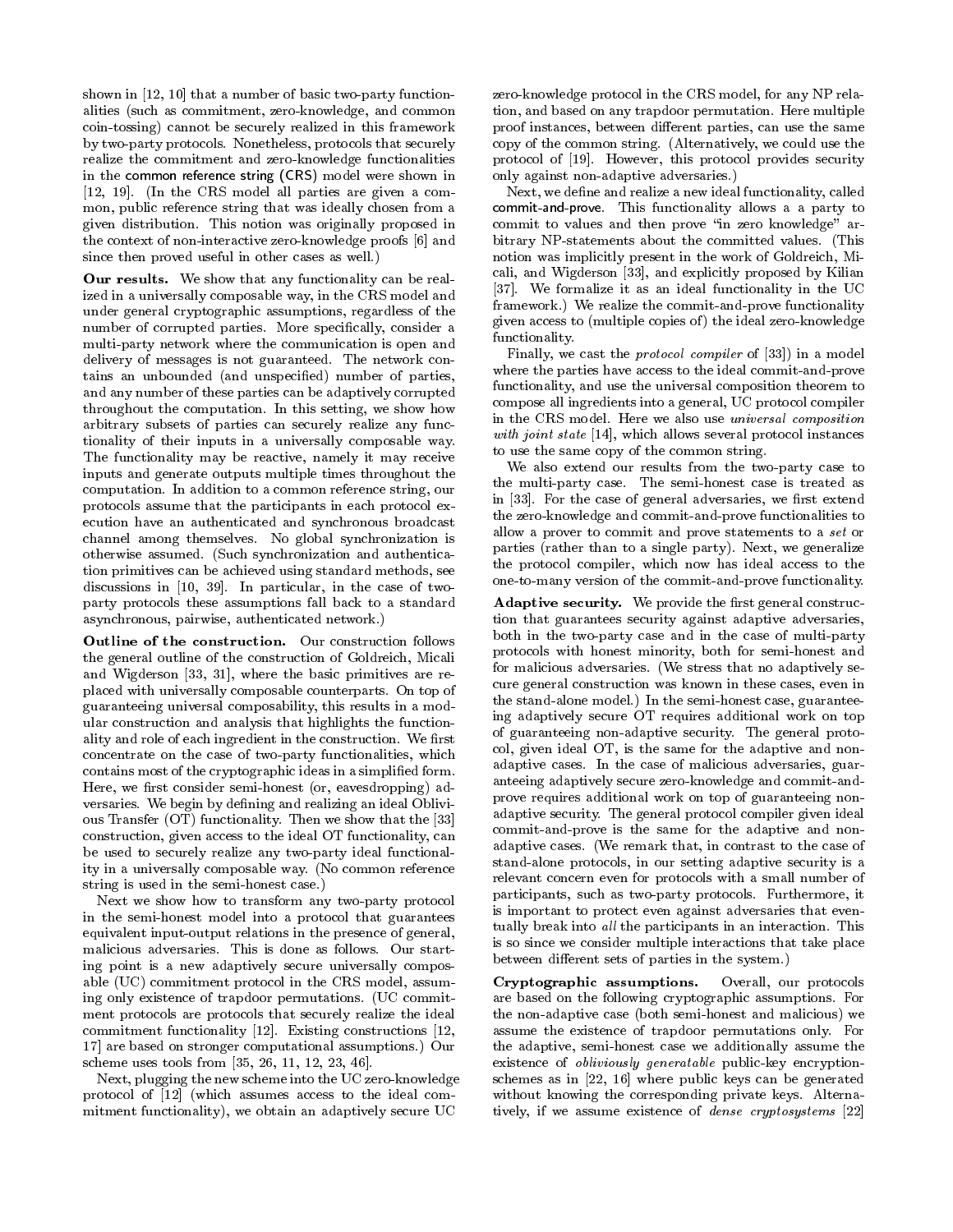(where public key is uniformly distributed), a requirement that clearly implies obliviously generatable public-key then we can assume that our reference string is distributed uniformly over  $\{0,1\}$  for some large enough  $\kappa$ . (Otherwise, we all need a reference string that is taken from a different distribution.)

Related work. An alternative general construction of two party protocols, attributed to Yao [47], has the advantage that only a small constant number of rounds is required in order to compute each output value, regardless of the complexity of the evaluated functionality. Potentially, this construction can be used as an alternative to our general construction for semi-honest adversaries given ideal OT (which is based on [33]). We remark, however, that adaptive secu rity seems to be problematic for this specific construction.

In a concurrent and independent work [17], Damgard and Nielsen consider commit-and-prove composable functionality that has great resemblance to our commit-and-prove functionality, and propose protocols that realize this functionality under specic number-theoretic assumptions. Our protocols are based on more general assumptions, though their protocols have considerably better complexity than the ones here.

**Organization.** Section 2 briefly overviews the model of [10] and the relevant composition theorems. Section 3 presents our new universally composable commitment scheme. Section 5 overviews our construction of general two-party protocols. Section 6 elaborates on the commit-and-prove functionality, which is a main ingredient in the construction of Section 5. Section 7 presents the extensions needed for the multi-party case. Throughout, the presentation is kept informal and high-level, leaving out many essential details. A more complete presentation, including the proofs of all claims, can be found in [13].

## **2. THE MODEL**

We overview the framework of [10]. The framework allows defining the security properties of cryptographic tasks so that security of protocols is preserved under a general composition operation with an unbounded number of copies of arbitrary protocols running concurrently in the system.

As in other general definitions (e.g.,  $[34, 40, 1, 42, 9]$ ), the security requirements of a given task (i.e., the functionality expected from a protocol that carries out the task) are captured via a set of instructions for a "trusted party" that obtains the inputs of the participants and provides them with the desired outputs (in one or more iterations). Informally, a protocol securely carries out a given task if running the protocol with a realistic adversary amounts to "emulating" an ideal process where the parties hand their inputs to a trusted party with the appropriate functionality and obtain their outputs from it, without any other interaction. We call the algorithm run by the trusted party an ideal functionality. A protocol that realizes a task as described here is said to securely realize the corresponding ideal functionality.

In order to allow proving the composition theorem, the notion of emulation in this framework is considerably stronger  $\mathcal F$ , to be the functionality that behaves like multiple indethan previous ones. Traditionally, the model of computation includes the parties running the protocol and an adversary, A, that controls the communication channels and potentially corrupts parties. "Emulating an ideal process" means that for any adversary  $A$  there should exist an "ideal process adversary" (or, simulator)  $S$  that results in similar dis-

tribution on the outputs for the parties. Here an additional adversarial entity, called the environment  $Z$ , is introduced. The environment generates the inputs to all parties, reads all outputs, and in addition interacts with the adversary in an arbitrary way throughout the computation. A protocol is said to securely realize a given ideal functionality  $\mathcal F$  if for any "real-life" adversary  $A$  that interacts with the protocol there exists an "ideal-process adversary"  $S$ , such that no environment  $\mathcal Z$  can tell whether it is interacting with  $\mathcal A$  and parties running the protocol, or with  $S$  and parties that interact with  $\mathcal F$  in the ideal process. (In a sense, here  $\mathcal Z$  serves as an "interactive distinguisher" between a run of the protocol and the ideal process with access to  $\mathcal{F}$ .) Note that the definition requires the "ideal-process adversary" (or, simulator)  $S$  to interact with  $Z$  throughout the computation. Furthermore,  $Z$  cannot be "rewound".

Universal Composition. The following universal composition (UC) operation is considered. Let  $\pi$  be a protocol that operates in a hybrid model of computation where parties can communicate as usual, and in addition have ideal access to an unbounded number of copies of some ideal functionality  $\mathcal F$ . (This model is called the  $\mathcal F$ -hybrid model.) Let  $\rho$  be a protocol that securely realizes  $\mathcal F$  as sketched above. Then, let the "composed protocol"  $\pi^{\rho}$  be identical to  $\pi$  with the exception that each interaction with some copy of  $\mathcal F$  is replaced with an invocation of an appropriate instance of  $\rho$ . Similarly,  $\rho$ -outputs are treated as values provided by the appropriate copy of  $\mathcal F$ . It is shown that  $\pi$  and  $\pi^{\rho}$  have essentially the same input/output behavior. In particular, if  $\pi$ securely realizes some ideal functionality  $\mathcal I$  in the  $\mathcal F\text{-}\mathrm{hybrid}$ model then  $\pi^r$  securely realizes  $L$  from scratch. (If  $\rho$  is a protocol in the G-hybrid model for some ideal functionality  $\cal G$  then  $\pi^{\nu}$  is also a protocol in the  $\cal G$ -hybrid model.)

Universal Composition with joint state. Universal composition requires that all copies of the "subroutine protocol"  $\rho$  have separate local states and independent local randomness. This does not allow the subroutine protocols to have any amount of joint state. Indeed, if protocol  $\rho$  is designed in the CRS model then the protocol  $\pi^{\rho}$  obtained using the UC operation described above uses an independent copy of the reference string for each copy of  $\rho$ . In contrast, we wish to allow multiple protocol instances to use the same instance of the reference string. We do this using the following variant of the UC operation, proposed in [14] and called universal composition with joint state (JUC). Here the first ingredient, protocol  $\pi$  in the *F*-hybrid model, remains unchanged. However, instead of replacing each copy of  $\mathcal F$ with a different instance of some protocol  $\rho$ , we replace all copies of  $F$  with a single instance of some "joint protocol"  $\hat{\rho}$ . The protocol obtained from this composition operation is denoted  $\pi^{[\hat{\rho}]}$ . (The brackets  $[\cdot]$  in the notation  $\pi^{[\hat{\rho}]}$  distinguish this composition operation from standard UC.)

The following condition (on protocol  $\hat{\rho}$ ) is shown to suffice for security to be preserved under JUC. Intuitively, protocol  $\hat{\rho}$  should exhibit the same functionality as multiple "independent" instances of  $\rho$ . A bit more precisely, given an ideal functionality  $\mathcal F$ , we define  $\hat{\mathcal F}$ , the multi-session extension of F, to be the functionality that behaves like multiple independent copies of  $F$ . (That is,  $F$  runs multiple copies of  $\sigma$ . Upon receipt or a query  $(i, q)$ ,  $\sigma$  forwards the query  $q$ to the *i*th copy of  $\mathcal{F}$ .) It is shown in [14] that if  $\rho$  securely realizes  $\hat{\mathcal{F}}$  then protocol  $\pi^{[\hat{\rho}]}$  behaves essentially like  $\pi$  does with ideal access to multiple copies of  $\mathcal F$ . In particular, if  $\pi$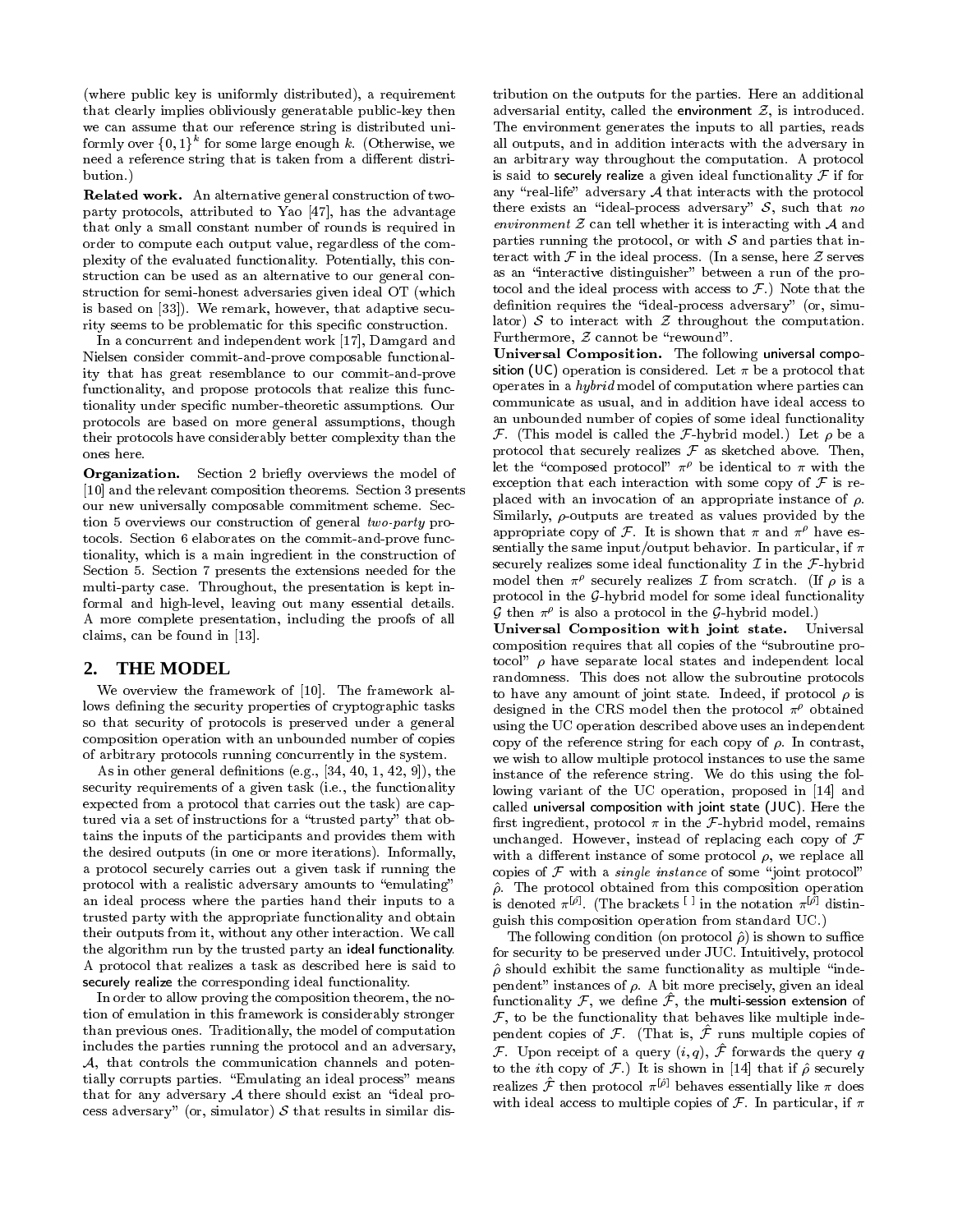securely realizes some ideal functionality  $\mathcal I$  in the  $\mathcal F$ -hybrid model then  $\pi^{[\hat{\rho}]}$  securely realizes  $\mathcal I$  from scratch.

The basic model. The underlying communication network is assumed to be asynchronous without guaranteed delivery of messages. In addition, we assume a synchronous and authenticated broadcast channel among each set of interacting parties. (In the two-party case, this falls back to the standard model of pairwise authenticated communication.) It is stressed that our model allows the adversary to disrupt the computation at any time by refraining from delivering messages. Indeed, our protocols do not protect against "early stopping" by the corrupted parties.

Also, as usual, the adversary is allowed to corrupt parties. In the case of non-adaptive adversaries the set of corrupted parties is fixed at the onset of the computation. In the adaptive case the adversary corrupts parties at will throughout the computation. If the adversary is malicious then cor rupted parties follow the instructions of the adversary. In the semi-honest case even corrupted parties follow the prescribed protocol and the adversary only gets read access to the states of corrupted parties.

## **3. UC COMMITMENT**

We describe our new universally-composable non-interactive commitment scheme. Our construction is in the common reference string model, and assumes only the existence of trapdoor permutations. (If the common reference string must come from a uniform distribution, then we require trapdoor permutations with dense public descriptions [22].) Recall that UC commitment schemes are protocols that securely realize the many-time ideal commitment functionality, presented in Figure 1. (The fact that  $\mathcal{F}_{\text{MCOM}}$  handles multiple commitments within a single instance will become useful in Section 4.)

### Functionality  $\mathcal{F}_{\text{MCOM}}$

 $\mathcal{F}_{\text{MCOM}}$  proceeds as follows, running with parties  $P_1,\ldots,P_n$ and an adversary S:

- Commit Phase: Upon receiving <sup>a</sup> message (committee bits in the committee bound  $\mathbf{c}_i$  is a form  $\mathbf{c}_i$  of  $\mathbf{c}_i$  is a form  $\mathbf{c}_i$ record the tuple (cid; Pi ; Pj ; b) and send the message (receipt; sid; cid; Pi) to Pj and <sup>S</sup>. Ignore any future commit messages with the same cid.
- Reveal Phase: Upon receiving <sup>a</sup> message (reveal; sid; cid; cid; cid; external; extending (cid; Pi);  $\mathbb{P}$  ; Pi);  $\mathbb{P}$ was previously recorded, then send the message recorded, then send the message recorded, then send the message (reveal, sid, cid,  $P_i$ , b) to  $P_j$  and S. Otherwise, ignore.

#### Figure 1: The ideal commitment functionality

Informally speaking, in order to achieve universal composability against adaptive adversaries, our commitment scheme must have the following two properties:

 Polynomial equivocability: the simulator (i.e., the adver sary in the ideal process) should be able to produce commitments for which it can decommit to both 0 and 1 polynomially many times using the same reference string. (An additional property is needed for adaptive security. See below.) Still, the real committer must be able to decommit to only a single value.

• Simulation extractability: the simulator should be able to extract the contents of any valid commitment, even after having supplied an adversary with an arbitrary number of equivocable commitments.

We remark that equivocable commitment protocols of [20, 21] can be used only once on the same reference string to "equivocate", and then a new reference string is needed. In contrast, [12] show how to achieve it (though with a stronger assumptions) polynomially many times.

We describe our construction in phases. First we describe a new non-interactive variant of the Feige-Shamir trapdoor commitment scheme [26], which is at the heart of our construction. Then we show how to transform this scheme into one that is universally composable.

Underlying standard commitment. The basic underlying commitment scheme  $Com$  is the standard non-interactive commitment scheme based on a one-way permutation f and a hard-core predicate  $b$  of  $f$ . That is, in order to commit to a bit  $\sigma$ , one computes  $Com(\sigma) = \langle f(U_k), b(U_k) \oplus \sigma \rangle$ , where  $U_k$ is the uniform distribution over  $\{0,1\}$ . Note that  $Com$  is computationally secret, and produces pseudorandom commitments: that is, the distributions  $Com(0), Com(1),$  and  $U_{k+1}$  are computationally indistinguishable.

Simplified Feige-Shamir Commitment. We briefly describe a simplied version of the Feige-Shamir trapdoor commitment scheme [26], which is based on the zero-knowledge proof for Hamiltonicity of Blum [5]. First, a graph G (with  $q$  nodes) is found, so that it is hard to find a Hamiltonian cycle in  $G$  within polynomial-time. This is achieved as follows: choose  $x \in_R \{0, 1\}^*$  and compute  $y = f(x)$ , where f is a one-way function. Then, use the reduction of the language  $\{y \mid \exists x \text{ s.t. } y = f(x)\}\$ to that of Hamiltonicity, to obtain a graph  $G$  so that finding a Hamiltonian cycle in  $G$ is equivalent to finding the preimage  $x$  of  $y$ . This graph  $G$ is sent from the receiver to the sender.  $1$  Then, in order to commit to 0, the committer commits to a random permu tation of  $G$  using the underlying commitment scheme  $Com$ (and decommits by revealing the entire graph and the per mutation). In order to commit to 1, the committer commits to a graph containing a randomly labeled q-cycle only (and decommits by opening this cycle only). Note that this commitment scheme is binding because the ability to decommit to both 0 and 1 implies that the committer knows a Hamiltonian cycle in G. On the other hand, given a Hamiltonian cycle in  $G$ , it is possible to generate commitments that are indistinguishable from legal ones, and yet have the property that one can decommit to both a 0 and a 1.

A non-interactive, adaptively secure commitment. We proceed to describe our first step for obtaining adaptive security. In general, the following additional property is required of the simulator: Let  $c$  be a commitment produced by the simulator who knows a Hamiltonian cycle in  $G$ . Then, for any  $b \in \{0, 1\}$ , the simulator should be able to produce a random string  $r$ , so that the honest committer upon input  $b$  and random-tape  $r$ , outputs the commitment  $c$ . Thus, the simulator can provide an "explanation" of its actions, as if it were an honest committer. (We note that the [26] scheme does not have this property.)

The adaptively secure scheme, denoted aHC<sub>G</sub> (for  $adap$ tive Hamiltonicity Commitment), differs from  $[26]$  in two

<sup>1</sup> In [26], the graph <sup>G</sup> is chosen by computing <sup>f</sup> on two ran domly chosen inputs, which is important for making use of  $witness$ indistinguishability, which underlies the proof of security for [26]. Our construction and proof of security, however, do not require this property; thus, we can use the simpler method described above.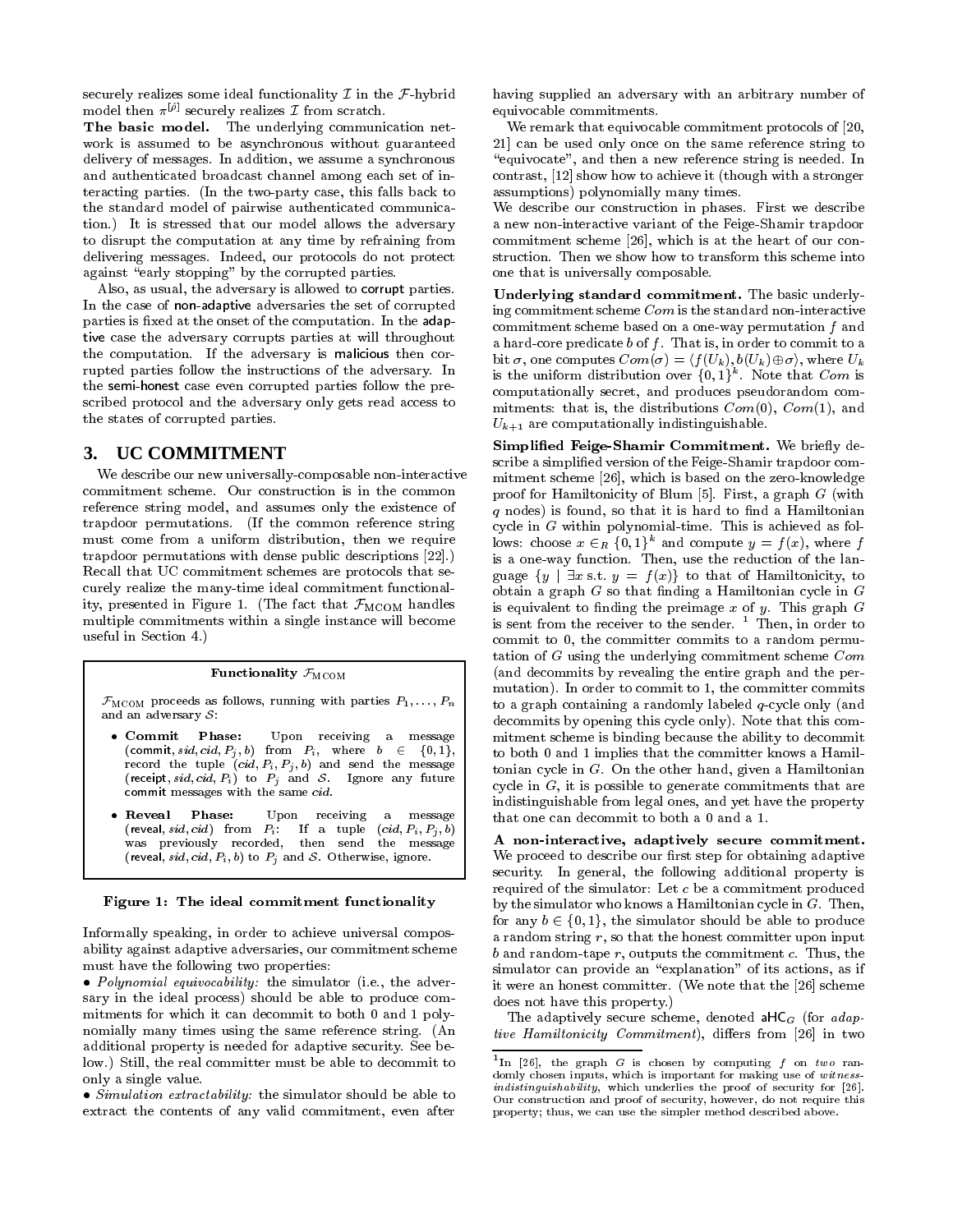respects. First, instead of letting the receiver choose the string y, we place y (which determines the graph  $G$ ) in a common reference string. (Note that if we want  $y$  to be uniformly distributed, then we need only ask that  $f$  is a one-way function.) Next, the sender proceeds as follows.

- To commit to a 0, the sender picks a random permu tation  $\pi$  of the nodes of G, and commits to the entries of the adjacency matrix of the permuted graph one by one, using Com. To decommit, the sender sends  $\pi$ and decommits to every entry of the adjacency matrix. The receiver verifies that the graph it received is  $\pi(G)$ .
- To commit to a 1, the sender chooses a randomly labeled q-cycle, and for all the entries in the adjacency matrix corresponding to edges on the  $q$ -cycle, it uses Com to commit to 1 values. However, for all the other entries, it simply produces random values from  $U_{k+1}$  (for which it does not know the decommitmenet!) That is, the edges that are not on the q-cycle are not committed to. Instead, random strings are sent.) To decommit, the sender opens only the entries corresponding to the randomly chosen q-cycle in the adjacency matrix.

This commitment scheme immediately has the property of being computationally secret, *i.e.* the distributions  $aHC_G(0)$ and  $\mathsf{aHC}_G(1)$  are computationally indistinguishable for any graph G. Also, given the opening of any commitment to both a 0 and 1, one can extract a Hamiltonian cycle in G. Therefore, the committer cannot decommit to both 0 and 1, and the binding property holds. Finally, as with the scheme of [26], given a Hamiltonian cycle in  $G$ , a simulator can generate commitments to 0 and then open those commitments to both 0 and 1. (This is because the simulator knows a simple q-cycle in G itself.) However, in contrast to [26], here the simulator can also produce a random tape for the sender explaining a commitment as a commitment to either 0 or 1. Specically, the simulator generates each commitment string c as a commitment to 0. If, upon corruption of the sender, the simulator has to demonstrate that  $c$  is a commitment to 0 then all randomness is revealed. To demonstrate that c was generated as a commitment to 1, the simulator opens the commitments to the edges in the  $q$ -cycle and claims that all the unopened commitments are merely uniformly chosen strings (rather than commitments to the rest of  $G$ ). This can be done since commitments produced by the underlying commitment scheme  $Com$  are pseudorandom. The key point here is unlike the schemes of [20, 21], this gives us polynomial equivocability, where the same common reference string can be reused polynomially-many times.

Achieving simulation extractability. As discussed above, the commitment scheme  $aHC_G$  has the equivocability property, as required. However, our commitment scheme must also have the simulation extractability property. We must modify our scheme in such a way that we add extractability without sacricing equivocability. Simulation-extractability alone could be achieved by including a public-key for an encryption scheme secure against chosen ciphertext attack (CCA-2) [23, 46, 19] into the common reference string, and having the committer send an encryption of the decommit ment information along with the commitment itself. The CCA security of the encryption can be used to guarantee that an adversary cannot use an equivocable commitment

prepared by the simulator to produce a non-extractable commitment. Thus, a simulator knowing the associated decryption key can decrypt and obtain the decommitment information, thereby extracting the committed value from any adversarially prepared commitment. However, the operation above - of encrypting decommitment information with a general CCA-secure encryption scheme  $-$  may indeed destroy the equivocability of the overall scheme. In order to obtain equivocability, we require the encryptions to be pseudorandom, which is not necessarily the case for known CCA-secure schemes based on general assumptions [23, 46, 19]. We achieve the security we desire by using doubleencryption: by first encrypting using a CCA2-secure scheme, which may result in a ciphertext which is not pseudorandom, and then re-encrypting the encryption using a scheme for which all encryptions look pseudorandom. (The second scheme needs to be secure only against chosen plaintext attacks.) The key is to show that this combination gives the right composition, and this is indeed what we show in the full version [13].

For the CCA-secure scheme, denoted  $E_{cca}$ , we can use any known scheme based on trapdoor permutation, e.g., [23, 46, 19]. For the second encryption scheme, denoted  $E$ we use the standard encryption scheme based on trapdoorpermutations and hard-core predicates [32], where the public key is a trapdoor permutation f, and the private key is  $f^{-1}$ Here encryption of a bit b is  $f(x)$  where x is a randomly chosen element such that the hard-core predicate of  $x$  is  $b$ . Note that encryptions of both 0 and 1 are pseudorandom. The commitment scheme, called Universal Adaptive Hamiltonicity Commitment UAHC, is presented in Figure 2.

#### Protocol UAHC

- Common Reference String: The string consists of a random string  $y$  (which determines the graph  $G$ ), and public-keys for the encryption schemes  $E$  and  $E_{cca}$ . (The security parameter  $k$  is implicit.)
- Commit Phase:
	- 1. On input (commit, sid, cid,  $P_j$ ,  $b \in \{0,1\}$ ),  $P_i$  com-<br>putes  $z \leftarrow \text{aHC}_G(b)$ . Next,  $P_i$  computes  $C_b$  =  $E(E_{cca}(P_i, cid, r))$  and sets  $C_{1-b}$  to a random string of length  $|C_b|$ . Finally,  $P_i$  records  $(cid, r, b)$ , where r is the randomness used in  $aHC_G$  and the encryptions, and sends  $c = (sid, cid, z, C_0, C_1)$  to  $P_j$ .
	- 2.  $P_i$  receives and records  $c$ , and outputs  $(receipt, sid, cid, P<sub>i</sub>, ).$
- Reveal Phase:
	- 1. On input (Open, sid, cid),  $P_i$  retrieves  $(cid, r, b)$  and sends to  $P_i$ .
	- 2.  $P_i$  verifies the decommitment information and outputs (open, sid, cid,  $P_i$ , b) if it is correct.

#### Figure 2: The commitment protocol uahc

Let  $\mathcal{F}_{CRS}$  denote the common random string functionality (that is,  $\mathcal{F}_{CRS}$  provides all parties with a common, public string drawn from the above distribution). Then, we have:

PROPOSITION 1. Protocol UAHC securely realizes  $\mathcal{F}_{\text{MCOM}}$ in the  $\mathcal{F}_{CRS}$ -hybrid model, assuming exostence of trapdoor permutations.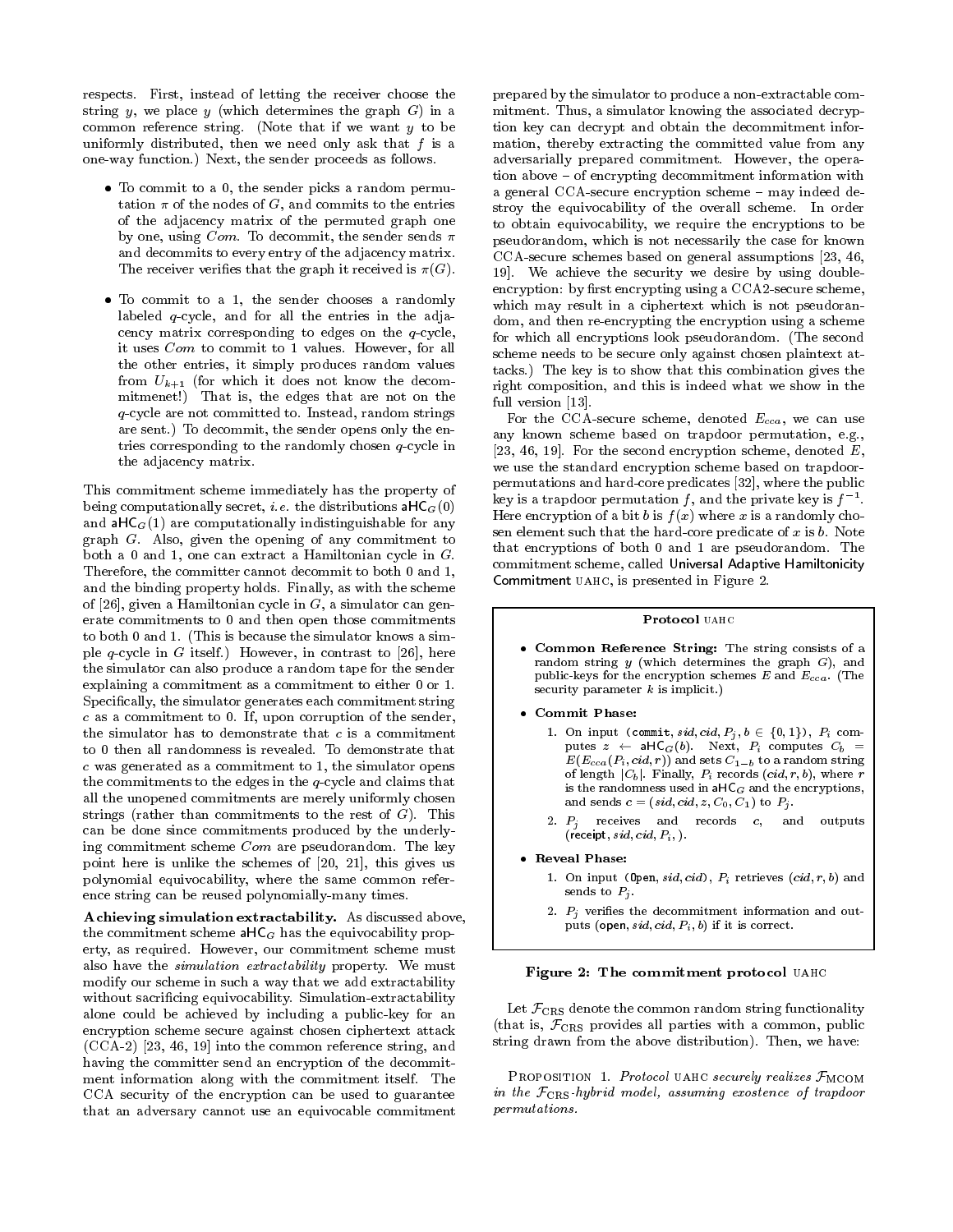## **4. UC ZERO-KNOWLEDGE**

Universally composable zero-knowledge serves as a starting point for our general construction. Specifically, in the two-party case we present our constructions in the  $\mathcal{F}_{\mathbf{Z}K}$ hy brid model, where  $\mathcal{F}_{\text{ZK}}$  is the ideal functionality described in Figure 3. (In the multi-party case our constructions are based on an extension of  $\mathcal{F}_{\mathrm{ZK}}$  to the case of single prover and multiple verifiers. See Section 7.)

#### Functionality Fzk

 $\mathcal{F}_{\text{ZK}}$  proceeds as follows, running with a prover P, a verifier V and an adversary S, and parameterized with relation R:

Upon receiving (ZK-prover, sid, x, w) from P: if  $R(x, w) =$ 1, then send (ZK-proof; sid; x) to V and S and halt. Otherwise, ignore.

### Figure 3: The  $\mathcal{F}_{\mathrm{ZK}}$  functionality

Note that, in contrast to  $\mathcal{F}_{\text{MCOM}}$  where a single copy of the functionality handles multiple commitments,  $\mathcal{F}_{\text{ZK}}$  handles only a single proof (i.e., it sends only a single message before halting). Indeed, our protocols in the  $\mathcal{F}_{\text{ZK}}$ -hybrid model use multiple copies of Fzk. We then use universal then use universal then use universal then use universal then use universal then use universal then use universal then use universal then use universal then use unive composition with joint state (JUC) in order to realize all the states (JUC) in order to realize all the states the copies of  $\mathcal{F}_{\text{ZK}}$  using a single copy of the reference string. This is done as follows. The JUC theorem states that any protocol in the  $\mathcal{F}_{\text{ZK}}$ -hybrid model can be composed with any protocol  $\rho$  that securely realizes  $\mathcal{F}_{\text{ZK}}$ , so that all calls to  $\qquad$  the  $\sigma$   $\chi$ <sub>K</sub> are replaced with a single instance of  $\rho$ . (Here  $\sigma$  $\chi$ <sub>K</sub> is an the multi-session extension of  $\mathcal{F}_{\mathrm{ZK}}$ , as described in Section 2.) It thus suffices to demonstrate protocols that securely  $\alpha$  realized  $\sigma_{\rm ZK}$ . We point to two such protocols that work for  $\alpha$ any NP relation. First is the adaptively secure, three-round zero-knowledge protocol for graph Hamiltonicity described in [12]. This protocol operates in the  $\mathcal{F}_{\rm{MCOM}}$  -hybrid model, and use only a single copy of  $\mathcal{F}_{\text{MCOM}}$ . Composing with the protocol from Section 3, we obtain a protocol that uses a single copy of the reference string. Second is the noninteractive zero-knowledge protocol of [19]. This protocol operates in the  $\mathcal{F}_{\text{CRS}}$ -hybrid model, assumes existence of trapdoor permutations, and uses only a single copy of the reference string. It is secure only against non-adaptive ad5.2 versaries.

## **5. UC TWO-PARTY COMPUTATION**

This section presents an outline of our protocols for se curely realizing any two-party ideal functionality in a uni versally composable way. In high level, our construction is similar to that of Goldreich, Micali and Wigderson [33, 31]. Recall that the GMW construction proceeds in two stages. First, they present a protocol for securely realizing any functionality in the semi-honest adversarial model (where the adversary follows the protocol specification exactly, yet attempts to learn more than is intended from the execution transcript). Next, they construct a protocol compiler that transforms any semi-honest protocol into a protocol that has the same functionality in the malicious adversarial model.

### **5.1 The case of semi-honest adversaries**

Let us first briefly recall the  $[33, 31]$  construction for securely evaluating a function of the inputs of two parties. The parties have access to an arithmetic circuit over  $GF(2)$  for evaluating the given functionality. Furthermore they hold shares of the input lines of the circuit. That is, for each input line l, party A holds a value  $a_l$  and party B holds a value  $b_l$ , such that both  $a_l$  and  $b_l$  are random under the restriction that  $a_l + b_l$  equals the value of this line. Next, the parties evaluate the circuit gate by gate, where for each gate they compute shares of the output value of the gate, given their shares of the input values. Addition gates are evaluated by having each party locally add its shares of the input values. Multiplication gates are evaluated using 1-out-of-4 Oblivious Transfer. Once the parties obtain shares of the output gates of the circuit, they reveal their shares to the prescribed party.

Our general construction, given idealized Oblivious Transfer, is that of GMW. That is, we define an ideal Oblivious Transfer functionality,  $\mathcal{F}_{\text{OT}}$ , and show that in the  $\mathcal{F}_{\text{OT}}$ hybrid model the GMW protocol securely realizes any two party functionality in the presence of semi-honest, adaptive adversaries. This holds unconditionally and even if the ad versary and environment are computationally unbounded. (In fact, our construction is somewhat more general in that it deals with reactive functionalities. This is done by allowing the parties to hold shares of the state of the ideal functionality between activations. See details in [?].)

Next we present protocols that securely realizes  $\mathcal{F}_{\text{OT}}$  in the semi-honest case. In the non-adaptive case the protocol of  $[25, 33, 31]$  suffices. In the adaptive case our protocol uses non-committing encryption (as in [11]), with the additional property that there is an alternative key generation algorithm that generates only public encryption keys without the corresponding decryption key. (Following [16], we call this the oblivious generation property. All known non committing encryption schemes have this property. Such schemes exist under either the RSA assumption or the DDH assumption.) In all, we show:

PROPOSITION 2. Assume that trapdoor permutations and two-party non-committing encryption protocols with the oblivious generation property exist. Then, for any two-party ideal functionality  $\mathcal F$ , there exists a protocol  $\Pi$  that securely realizes  $F$  in the presence of semi-honest, adaptive adversaries.

### **5.2 Security against malicious adversaries**

Having constructed a protocol that is universally composable when the adversary is limited to semi-honest behavior, we construct a protocol compiler to transform this protocol into one that is secure even against malicious adversaries. From here on, we refer to the protocol that is secure against semi-honest adversaries as the \basic protocol". In order to obtain a protocol secure against malicious adversaries, we need to enforce potentially malicious corrupted parties to behave in a semi-honest manner. First and foremost, this involves forcing the parties to follow the prescribed protocol. However, this only makes sense relative to a given input and random tape. Furthermore, a malicious party must be forced into using a uniformly chosen random tape. This is because the security of the basic protocol depends on the fact that the party has no freedom in setting its own ran domness. We begin with a description of the GMW com piler. piler. In the case of the case of the case of the case of the case of the case of the case of the case of the

An informal description of the GMW compiler. In light of the above discussion regarding enforcing semi-honest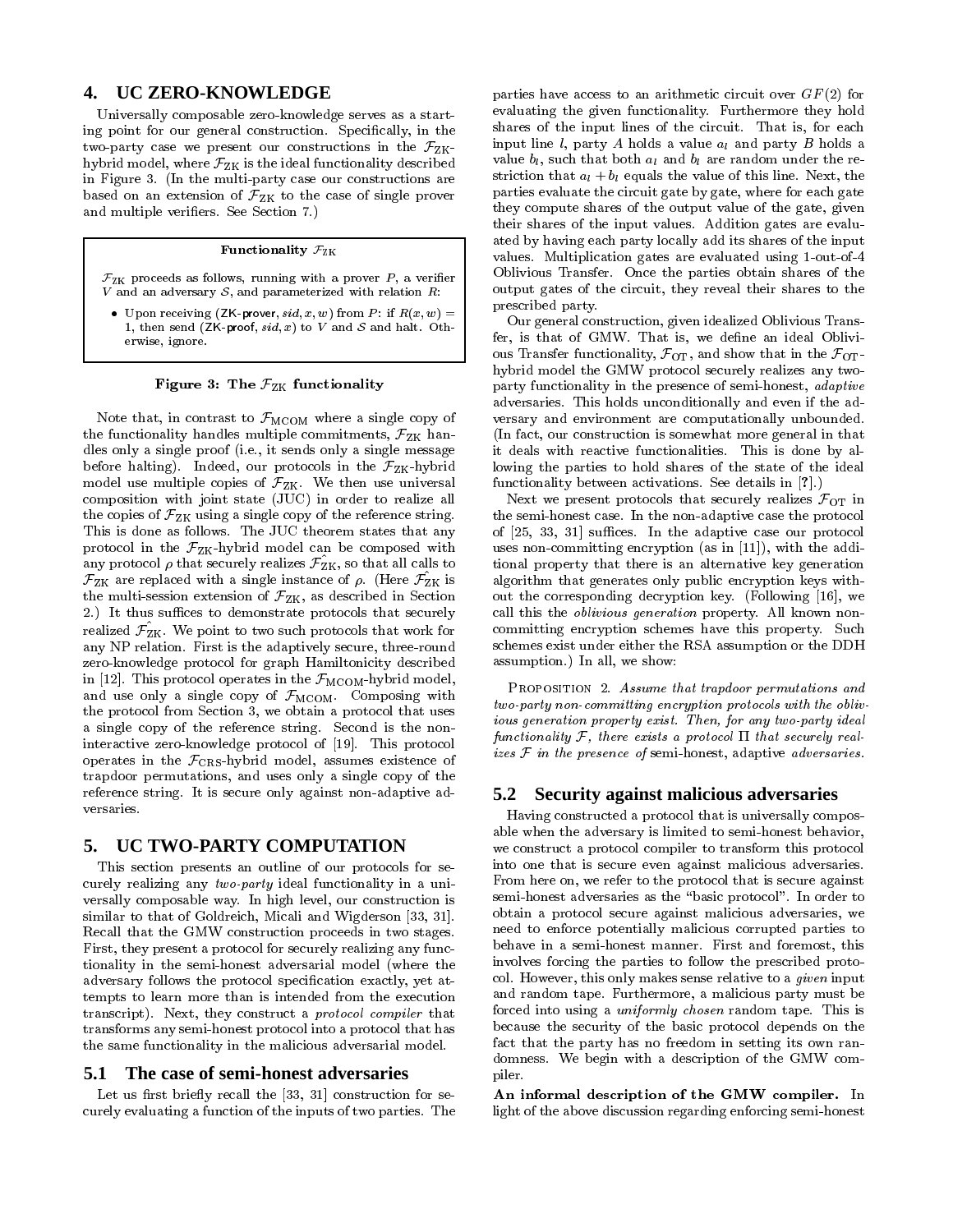behavior, the GMW compiler begins by having each party commit to its input. Next, the parties run a coin-tossing protocol in order to fix their random tapes. A simple cointossing protocol in which both parties receive the same uniformly distributed string is not sufficient here. This is because the parties' random tapes must remain secret. Instead, an augmented protocol is used, where one party receives a uniformly distributed string (to be used as its random tape) and the other party receives a commitment to that string. Now, each party holds its own input and uniformly distributed random-tape, and a commitment to the other party's input and random-tape. Therefore, each party can be "forced" into behaving consistently with the committed input and random-tape.

We now describe how this behavior is enforced. A protocol specication is a deterministic function of a party's view consisting of its input, random tape and messages received so far. As we have seen, each party holds a commitment to the input and random tape of the other party. Furthermore, the messages sent so far are public. Therefore, the assertion that a new message is computed according to the protocol is an NP-statement (and the party sending the message knows an adequate NP-witness to it). Thus, the parties can use zero-knowledge proofs to show that their steps are indeed according to the protocol specification. Therefore, in the protocol emulation phase, the parties send messages according to the instructions of the basic protocol, while proving at each step that the message they sent is correct. The key point is that, due to the soundness of the proofs, even a **6.** malicious adversary cannot deviate from the protocol specification without being detected. Therefore, the adversary is limited to semi-honest behavior. Furthermore, since the proofs are zero-knowledge, nothing \more" is revealed in the compiled protocol than in the basic protocol. We conclude that the security of the compiled protocol (against malicious adversaries) is derived from the security of the basic protocol (against semi-honest adversaries).

In summary, the GMW compiler has three components: input commitment, coin-tossing and protocol emulation (in which the parties prove that their steps are according to the protocol specification).

Universally Composable Protocol Compilation. A natural way of adapting the GMW compiler to the setting of universally composable secure computation would be to take the same compiler, but use universally composable commitments, coin-tossing and zero-knowledge as sub-protocols. However, such a strategy fails because, in contrast to GMW where NP assertions can be stated and proven with respect to the publicly known commitment string, in the  $\mathcal{F}_{\text{MCOM}}$ hybrid model no such string is available.

We thus follow a different strategy for constructing a universally composable compiler. Observe that in GMW the use of a commitment scheme is not standard. Specifically, although both parties commit to their inputs etc., they never decommit. Rather, they prove NP-statements relative to their committed values. Thus, a natural primitive to use would be a "commit-and-prove" functionality, which is comprised of two phases. In the first phase, a party "commits" (or is bound) to a specific value. In the second phase, this party proves (in zero-knowledge) NP-statements relative to the committed value. We formulate this notion in a univer sally composable commit-and-prove functionality, denoted  $\mathcal{F}_{\text{CP}}$ , and then use this functionality to implement all three

phases of the compiler. More specically, our protocol compiler uses the "commit" phase of the  $\mathcal{F}_{CP}$  functionality in order to execute the input and coin-tossing phases of the compiler. The "prove" phase of the  $\mathcal{F}_{CP}$  functionality is then used to force the adversary to send messages according to the protocol specication and consistent with the input and the random-tape resulting from the coin-tossing (as fixed in the commit phase of  $\mathcal{F}_{\text{CP}}$ ). The result is a universally composable analog to the GMW compiler. We remark that in the  $\mathcal{F}_{\text{CP}}$ -hybrid model the compiler is unconditionally secure against adaptive adversaries, even if the adversary and the environment are computationally unbounded.

In Section 6, we show how to securely realize  $\mathcal{F}_{\text{CP}}$  in the  $\mathcal{F}_{\rm ZK}$ -hybrid model. Furthermore, as noted in Section 4,  $\mathcal{F}_{\rm ZK}$ itself can be securely realized in the  $\mathcal{F}_{CRS}$ -hybrid model, assuming the existence of trapdoor permutations. We thus have:

THEOREM 3. Assume that trapdoor permutations and twoparty non-committing encryption protocols with the oblivious sampling property exist. Then, for any two-party ideal functionality  $\mathcal F$ , there exists a protocol  $\Pi$  that securely realizes  $\mathcal F$  in the  $\mathcal F_{CRS}$ -hybrid model in the presence of malicious, adaptive adversaries.

We note that in the case of *non-adaptive* adversaries, noncommitting encryption is not needed, and trapdoor permu tations suffice.

## **6. TWO-PARTY COMMIT-AND-PROVE**

We define the two-party "commit-and-prove" functionality,  $\mathcal{F}_{\text{CP}}$ , and present a protocol for securely realizing it. As discussed in Section 5, this functionality, which is a generalization of the commitment functionality, is central for constructing the general protocol compiler. As in the case of  $\mathcal{F}_{\text{ZK}}$ , the  $\mathcal{F}_{\text{CP}}$  functionality is parameterized by a relation  $R$ . The first stage is a commit phase in which the receiver obtains a commitment to some value w. However, the second phase is more general than plain decommitment. Rather than revealing the committed value, the functionality receives some value x from the committer, sends x to the receiver, and asserts whether  $R(x, w) = 1$ . To see that this is indeed a generalization of a commitment scheme, take R to be the identity relation and  $x = w$ . Then, following the prove phase, the receiver obtains w and is assured that this is the value that was indeed committed to in the commit phase.

In fact,  $\mathcal{F}_{\text{CP}}$  is slightly more general, in the following two ways. First it allows the committer to commit to multiple secret values  $w_{\ell}$ , and then have the relation R depend on all these values in a single proof. (This extension is needed to deal with reactive protocols, where inputs may be re ceived over time.) Second, the committer may ask to prove multiple statements with respect to the same set of secret values. Thus, when receiving a new (commit,  $sid, w$ ) request from the committer,  $\mathcal{F}_{\text{CP}}$  will add the current w to the already existing list  $\overline{w}$  of committed values. When receiving a (CP-prover, sid, x) request,  $\mathcal{F}_{\text{CP}}$  evaluates R on x and the list  $\overline{w}$ . Functionality  $\mathcal{F}_{CP}$  is presented in Figure 4.

The  $\mathcal{F}_{\text{CP}}$  functionality is defined so that only correct statements (i.e., values x such that  $R(x, w) = 1$ ) are received by  $P_i$  in the prove phase. Incorrect statements are ignored by the functionality, and the receiver  $P_i$  receives no notification that an attempt at cheating in a proof took place. This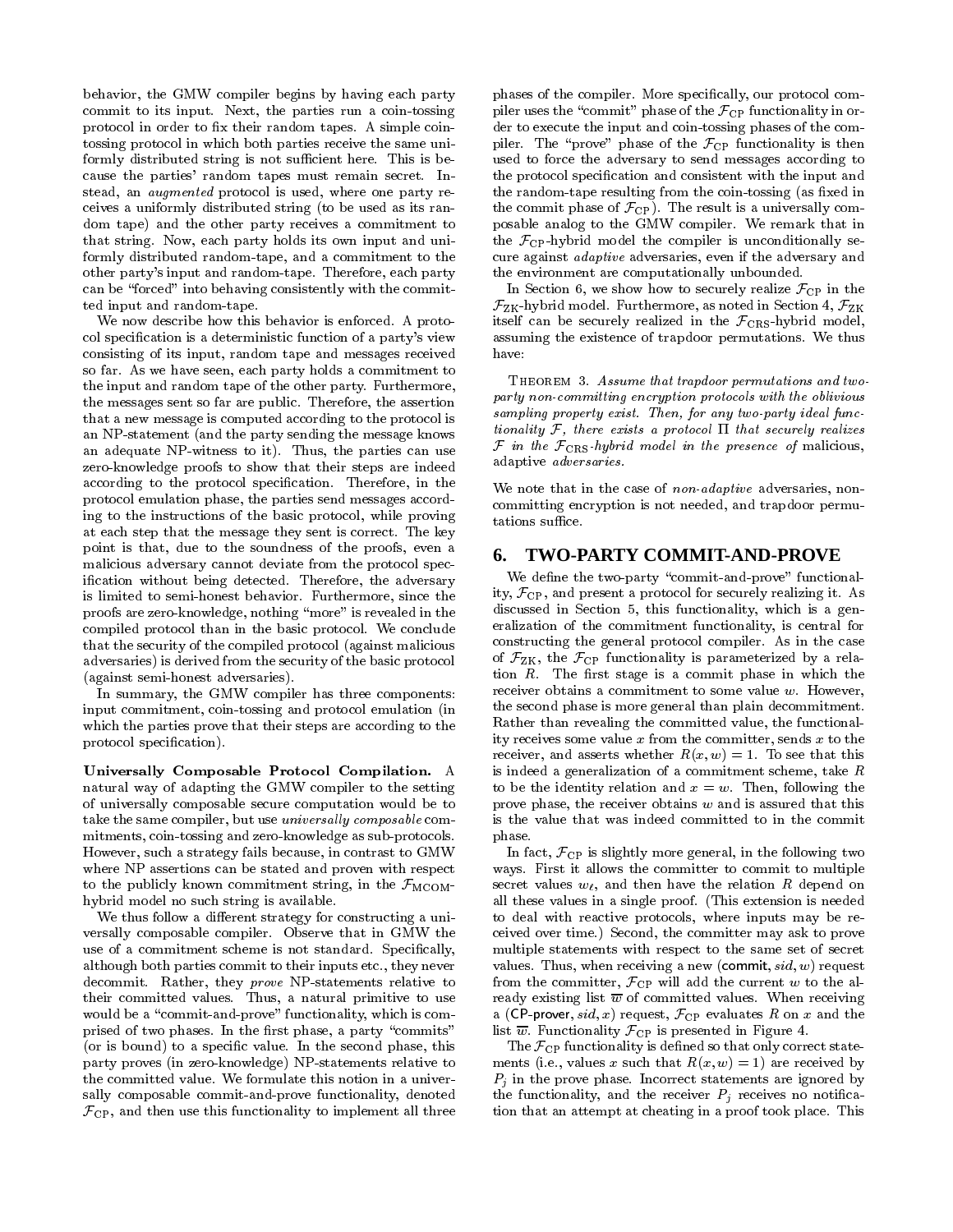#### Functionality  $\mathcal{F}_{\text{CP}}$ Fig. 2. The contract of the contract of the contract of the contract of the contract of the contract of the contract of the contract of the contract of the contract of the contract of the contract of the contract of the co

 $\mathcal{F}_{\text{CP}}$  proceeds as follows, running with a committer A, a receiver B and an adversary S, and with security parameter k:

- Commit Phase: Upon receiving <sup>a</sup> message (commit,  $sid, B, w)$  from  $A$  where  $w \in$ te {0,1}", ap- j pend the value w to the list  $\overline{w}$ , and send the message (receipt; sid; a) to B and S. (Initially, the list was in the list was empty.)
- $\bullet$  Prove  $\mathbf{a}$ message  ${0,1}^{\text{poly}(k)}$  Prove Phase: Upon receiving <sup>a</sup> message (CP-prover; sidiciding; sidiciding;  $\alpha$  , where  $\alpha$  , where  $\alpha$ , compute R(x; w): If R(x; w) = 1, then send B and S the message (CP-proof,  $sid, x$ ). Otherwise, ignore.

Figure 4: The commit-and-prove functionality

convention simplies the description and analysis of our protocols. We note, however, that this is not essential. Error messages can be added to the functionality (and realized) in a straightforward way.

## **6.1 Securely Realizing**  $\mathcal{F}_{CP}$

We present a protocol for securely realizing the  $\mathcal{F}_{\text{CP}}$  functionality in the  $\mathcal{F}_{ZK}$ -hybrid model. The commit phase involves an interactive version of the  $aHC_G$  commitment scheme of Section 3, and the prove phase of the protocol involves a single invocation of  $\mathcal{F}_{\mathrm{ZK}}$ .

We begin by describing the commit phase of the protocol. Notice that similarly to universally composable commit ments, the commitment used here must have the extractability property. That is, a simulator must be able to extract the committed value from the committer. The usual way of obtaining such a property is by having the committer prove in zero-knowledge that it knows the decommitment value. Here, we do the same, utilizing the ideal  $\mathcal{F}_{\text{ZK}}$  functionality. We note that the use of  $\mathcal{F}_{\mathrm{ZK}}$  guarantees extractability regardless of the commitment scheme in use. In particular, in the case of non-adaptive adversaries the simple commitment based on any one-way function and hard-core predicates suf fices. However, in order to achieve security against adaptive adversaries, we require that the simulator be able to generate a simulated commitment that can be "explained" as a commitment to any value (recall the discussion in Section 3). We thus base ourselves on scheme  $aHC_G$  presented there. However, as presented there,  $aHC_G$  relies on the existence of a common reference string, whereas here we only have access to  $\mathcal{F}_{\mathrm{ZK}}$ . We thus use an interactive version of aHC<sub>G</sub> where the receiver  $B$  choose the random string  $y$  and sends  $y$  to the sender using  $\mathcal{F}_{\mathrm{ZK}}$ , while proving that it knows a preimage of y w.r.t. the one permutation  $f$ . (By extracting this preimage, the simulator obtains the "trapdoor information" it needs; see Section 3). In summary,  $B$  chooses a random value  $x$  in the domain of the one way permutation f, and sends (ZK-prover,  $sid, y = f(x), x$ )) to  $\mathcal{F}_{\text{ZK}}$  with the appropriate relation. Then, in order to commit to  $w$ , the committer A computes  $c = \text{aHC}_G(w)$  using randomness r, and sends (ZK-prover, sid,  $(c, y)$ ,  $(w, r)$ ) (the relation used here is that c is a commitment to w by  $aHC_G$ , using randomness r). When B receives c, it adds c to its list  $\bar{c}$  of accepted commitments. In addition, the committer  $A$  keeps the list  $\overline{w}$  of all the values w committed to, and the lists  $\overline{r}$ and  $\bar{c}$  of the corresponding random values and commitment

values.

We now proceed to describe the prove phase of the protocol. As is to be expected, this phase involves a single invo cation of  $\mathcal{F}_{\text{ZK}}$ . Let R be the relation parameterizing  $\mathcal{F}_{\text{CP}}$ . Then, the relation  $R_P$  parameterizing the  $\mathcal{F}_{\mathrm{ZK}}$  functionality that is used in the prove phase is defined by:

$$
R_P \stackrel{\text{def}}{=} \{((x,\overline{c},y),(\overline{w},\overline{r})) \mid \forall \ell, \ c_{\ell} = \mathsf{aHC}_G(w_{\ell};r_{\ell}) \& R(x,\overline{w}) = 1\}
$$

where  $\mathsf{aHC}_G(w; r)$  denotes a commitment to w using randomcoins  $r$  and based on the string  $y$ . Thus, the prove phase consists of the committer proving some NP-statement re garding the values committed to previously. (The value  $x$  is the NP-statement and the values committed to, plus the randomness used, comprise the "witness" for  $x$ ). Upon receiving the proof message:  $(ZK\text{-proof}, sid, P_i, P_j, (x, \overline{c}, y))$ from  $\mathcal{F}_{\text{ZK}}$ , the receiver accepts if y is the string that it initially sent and  $\overline{c}$  agrees with the list of commitments it has previously received in this session. Note that if  $R \in NP$ , then so too is  $R_P$ .

The above-described protocol invokes  $\mathcal{F}_{\mathrm{ZK}}$  three times, each time for a different relation. For simplicity, we assume that there are three different  $\mathcal{F}_{\mathrm{ZK}}$  functionalities, each one parameterized by the appropriate relation. That is, let  $\mathcal{F}_{\mathrm{ZK}}^1$ be an  $\mathcal{F}_{\mathrm{ZK}}$  functionality parameterized by the one-way function f. Let  $\mathcal{F}_{\text{ZK}}^2$  be an  $\mathcal{F}_{\text{ZK}}$  functionality parameterized by  $R_2 = \{((c, y), (w, r)) \mid c = \mathsf{aHC}_G(w; r)\}.$  Finally, let  $\mathcal{F}_{ZK}^3$ be an  $\mathcal{F}_{\text{ZK}}$  functionality parameterized by  $R_P$  as described above. The protocol is presented in Figure 5. We have:

PROPOSITION 4. Protocol CP securely realizes  $\mathcal{F}_{\text{CP}}$  in the  $\mathcal{F}_{\text{ZK}}$ -hybrid model.

Proposition 4 is proven by utilizing the power of the ideal zero-knowledge functionality  $\mathcal{F}_{\mathrm{ZK}}$ . The key point is that the ideal-model simulator receives all values sent by corrupted parties to the  $\mathcal{F}_{\mathrm{ZK}}$  functionalities. In particular, this means that the simulator easily obtains the committed value from a corrupted A, because A sends w and r to  $\mathcal{F}_{\text{ZK}}^2$  in order to commit. On the other hand, the security against adaptive adversaries is derived immediately from the fact that aHC<sub>G</sub> is adaptively secure, if the simulator knows a preimage of y. However, once again, the simulator can obtain such a preimage from a corrupted  $B$  because  $B$  must send this preimage to  $\mathcal{F}_{\text{ZK}}^1$ . Finally, the prove messages are also easily simulated. That is, upon receiving a message of the form (CP-proof, sid, x) from  $\mathcal{F}_{\text{CP}}$ , the simulator generates the message that  $B$  would have seen in Protocol  $CP$ , which is  $(ZK\text{-proof}, sid, (x, \overline{c}, y))$  (where y is the string sent earlier by B and the vector  $\overline{c}$  contains simulated commitments that were sent earlier in the simulation). See details in [13].

Finally, we note that the commitment scheme  $aHC_G$  can be implemented using one-way functions only. In order for this to be the case, the underlying Com commitment used in aHC<sub>G</sub> is replaced by the commitment scheme of [41], that can be based on any one-way function. Indeed, the [41] scheme produces random-looking commitments, as required by aHC<sub>G</sub>. In addition, we modify the protocol so that B also sends the receiver message from the [41] commitment in Step 1.

### **7. MULTI-PARTY UC-COMPUTATION**

We discuss how the two-party construction of Theorem 3 is extended to the setting of multi-party computation, where any number of parties may be corrupted. (Again, see [13]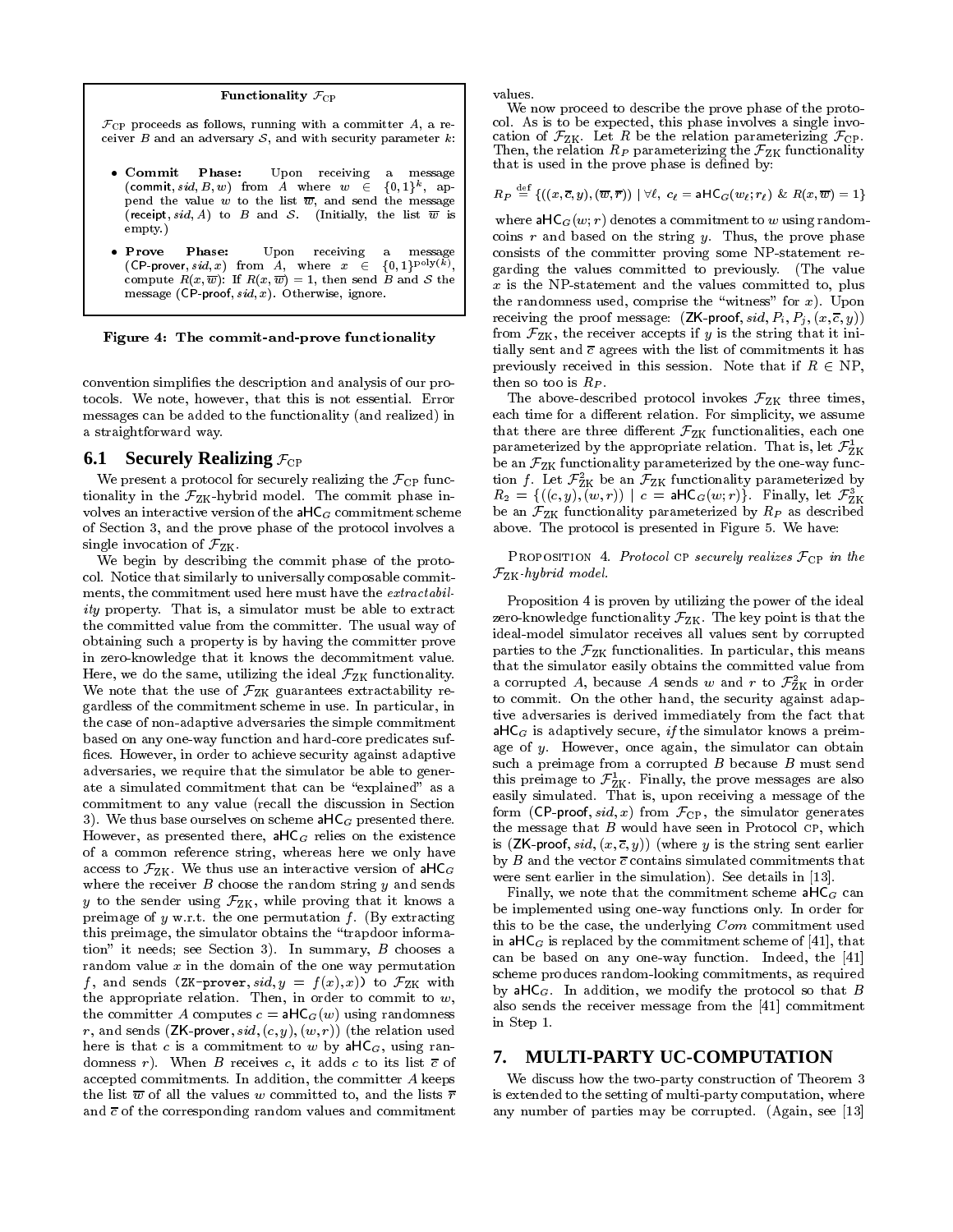#### Protocol cp

- Auxiliary Input: A security parameter  $k$ , and a session identifier sid.
- $\bullet$  Commit phase: Commit phase:
	- 1. On input (Commit,  $sid, B, w$ ),  $A$  sends  $sid$  to  $B$ .
	- 2. . Upon receiving sid from A, B chooses  $x \in_R \{0, 1\}^n$ ,  $\|\cdot\|$ , computes  $y = f(x)$  (where f is a one-way function), and sends (ZK-prover,  $sia, y, x$ ) to  ${\cal F}_{\rm ZK}^+$ .
	- 3. Upon receiving (ZK-proot,  $sia, y$ ) from  $\mathcal{F}_{\overline{2}K}$ , A comput estimates contract  $\mathbf{u}$  and  $\mathbf{u}$  for a random r, and a random r, and a random r, and a random r, and a random r, and a random r, and a random r, and a random r, and a random r, and a random r, and a random r, using the y it just received. A then sends (ZK-proof, sta,  $(c, y)$ ,  $(w, r)$ ) to  $\mathcal{F}_{ZK}$ . In addition, A stores in a vector w the list of all the values w that were sent, and in vectors  $\overline{r}$  and  $\overline{c}$  the corresponding lists of random strings and commitment values.
	- 4. Upon receiving  $(ZN\text{-}proof, sta, (c, y))$  from  $\mathcal{F}_{ZK}$ ,  $B$ verifies that  $y'$  equals the string  $y$  that it sent in Step 1, outputs (receipt,  $sid$ ) and adds the value  $c$  to the list  $\overline{c}$ . (This list is initially empty.) If verification fails then  $B$  ignores the message.
- Prove phase:
	- 1. On input (CP-prover,  $sid, x$ ), A first checks that  $R(x,\overline{w}) = 1$ . If not, then it sends nothing. If yes, then it sends (ZK-prover, sid,  $(x, c, y)$ ,  $(w, r)$ ) to  $\mathcal{F}_{ZK}$ ,  $|$ where  $\overline{w}, \overline{r}, \overline{c}$  are the values described above.
	- 2. Upon receiving  $(X \sim p \cdot \text{mod}, s \cdot a, (x, c, y))$  from  $\mathcal{F}_{ZK}$ ,  $\mid S \mid B$  verifies that  $y'$  is the string that it sent above. it outputs  $(CP-proof, sid, x)$ . Otherwise, it ignores the message.

Figure 5: A protocol for realizing  $\mathcal{F}_{\text{CP}}$ 

for details.) We consider a multi-party network where arbitrary subsets of the parties wish to realize arbitrary (possibly reactive) functionalities of their local inputs. For this purpose, any set of parties that engage in a protocol execution are assumed to have access to an authenticated, synchronous broadcast channel among them. That is, each message carries a round number and all messages of round  $i$  are delivered before any message of round  $j > i$ . (We stress that these guarantees are local to each protocol execution. No global synchronization or broadcast is assumed.) The broadcast channel is modeled by the following ideal broadcast functionality,  $\mathcal{F}_{BC}$ . All communication among the parties is done via  $\mathcal{F}_{\text{BC}}$ .

#### Functionality  $\mathcal{F}_{\text{BC}}$

Upon receiving a message (broadcast; sid; <sup>P</sup>; x) from Pi , where  $P$  is a set of parties, send (broadcast, sid,  $P_i$ , x) to all parties in P and to S, and to S, and to S, and to S, and to S, and to S, and to S, and to S, and to S, and to S, and t

#### Figure 6: The ideal broadcast functionality

The outline of our construction is as follows. Similarly to the two-party case, we first construct a multi-party protocol that is secure against semi-honest adversaries. Then, we construct a protocol compiler (like that of GMW), that transforms semi-honest protocols into ones that are secure even against malicious adversaries. This protocol compiler is constructed using a one-to-many extension of the commitand-prove functionality, denoted  ${\cal F}_{\text{CP}}$  . In this brief outline, we focus exclusively on how the extension to  ${\cal F}_{\rm CP}^{-1}$  is achieved. See Figure 7 for a formal definition of  $\mathcal{F}_{\text{CP}}$  .

#### Multi-party Functionality  $\mathcal{F}_{GP}$ .

 $\mathcal{F}_{CP}$  proceeds as follows, running with parties  $P_1,\ldots,P_n$  and  $\parallel$ and adversary S, and with security parameter kind with security parameter k:

- Commit Phase: Upon receiving <sup>a</sup> message (commit, sid, P, w) from  $P_i$  where P is a set of parties and  $w \in \{0, 1\}^k$ , append the value w to the list  $\overline{w}$ ,<br>record  $\mathcal{P}$ , and send the message (receipt, sid,  $P_i$ ) to the record <sup>P</sup>, and send the message (receipt; sid; Pi ) to the parties in P and S. (Initially, the list <sup>w</sup> is empty.)
- $(CP\text{-}prover, sid, x)$  from  $P_i$ , where  $x \in \{0, 1\}^{\text{poly}(k)},$ , compute  $R(x, \overline{w})$ : If  $R(x, \overline{w}) = 1$ , then send the message (CP-proof, sid,  $P_i$ , x) to the parties in  $P$  and to S. Otherwise, ignore.

#### Figure 7: Multi-party commit-and-prove

and that its list of commitments equals  $\overline{c}$ . If so, then commit to all parties by simply broadcasting its com-To realize  $\mathcal{F}_{\text{CP}}$ , we first realize the multi-party extensions of  $\mathcal{F}_{\text{MCOM}}$  and  $\mathcal{F}_{\text{ZK}}$ . These functionalities, denoted  $\mathcal{F}_{\rm MCOM}$  and  $\mathcal{F}_{\rm ZK}^-$ , are defined analogously to  $\mathcal{F}_{\rm CP}^-$ . Realizing  $\mathcal{F}_{\text{MCOM}}^{1:M}$  is easy, since the commitment protocol of Section 3 is *non-interactive*. Therefore, a committer  $P_i$ mitment string, and  $\mathcal{F}_{\text{MCOM}}^{1:M}$ , the multi-party extension of  $\mathcal{F}_{\text{MCOM}}$ , is immediately obtained. Realizing  $\mathcal{F}_{\text{ZK}}$  is a bit more involved, since we do not know how to securely realize zero-knowledge for adaptive adversaries without interaction. Nevertheless, a multi-party zero-knowledge protocol can be achieved as follows, using the methodology of [31]. The each receiver over the broadcast channel, using  ${\cal F}_{\rm MCOM}^{1:\rm M}$  for all the commitments. (Using  $\mathcal{F}_{\rm{MCOM}}$  guarantees that all parties receive all the commitments). Furthermore, each verifying party checks that the proofs of all the other parties are also accepting (this is possible because the proof of Hamiltonicity is publicly veriable and because all parties receive all the commitments). Thus, at the end of the protocol, all honest parties agree (without any additional commu nication) on whether the proof was successful or not. (Note also that the adversary cannot cause an honest prover's proof to be rejected.) We note that this protocol (denoted mzk) can in fact be used to realize  $\mathcal{F}_{ZK}^{2}$ , the multi-session extension of  $\mathcal{F}_{2K}^{1:M}$ , using a single copy of  $\mathcal{F}_{M\text{COM}}^{1:M}$ , and thus a single copy of the reference string. Consequently, we can any protocol in the  $\mathcal{F}_{\rm ZK}^{1:M}$ -hybrid model (that potentially uses multiple copies of  $\mathcal{F}_{\rm ZK}^{1:M}$ ) with a *single instance* of protocol mzk.

> It remains to describe how to realize  $\mathcal{F}_{\mathrm{CP}}$  in the  $\mathcal{F}_{\mathrm{ZK}}$ hybrid model. We present the following protocol, mcp. The prove phase of mcp isthe same as in protocol cp, except that  ${\rm \mathcal{F}}_{\rm ZK}^{-}$  is used instead of  ${\rm \mathcal{F}}_{\rm ZK}$ . The commit phase of MCP proceeds as follows. Let  $P_i$  be the committer. Then, for every  $j \neq i$ , party  $P_j$  first chooses a value  $x_j$  in the domain of the one-way function f, and computes  $y_j = f(x_j)$ . Next,  $P_i$  broadcasts  $y_i$  and proves that it knows a preimage  $x_j$  for  $y_j$ , using  $\mathcal{F}_{\mathrm{ZK}}^-$  with the appropriate relation. Finally, the committer  $P_i$  separately commits to w using every  $y_j$  and